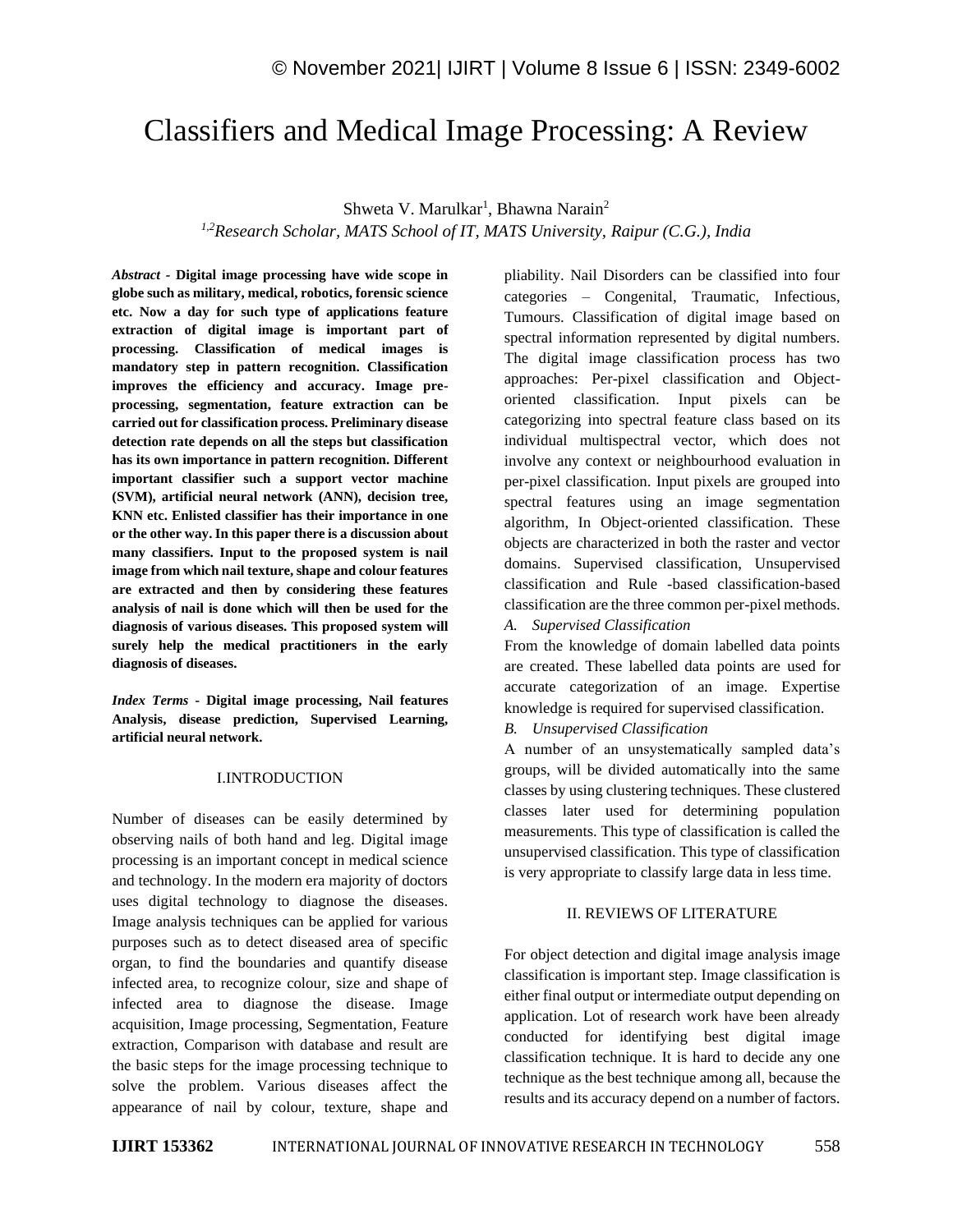- 1. Digital Image Processing Technique for Palm Oil Leaf Disease Detection using Multiclass SVM Classifier proposed by Ahmad Nor Ikhwan Masazhar et al. The concept of k means clustering and SVM classifier to determine two palm oil diseases based on symptoms of the disease through its leaf for disease detection. Thirteen types of features are extracted from leaf image using k means clustering technique and multiclass SVM classifier classifies the disease. SVM achieves 97% of accuracy for chimaeras & 95% for Anthracnose. SVM also gives pattern of the disease infection symptoms on the leaf. Proposed system follows image acquisition, contrast enhancement, conversion from RGB colour space to L\*a\*b colour space, for segmentation k means clustering technique, for feature extraction gyrocomatrix and GLCM was created from image, for classification multiclass SVM classifier used, and finally feature extracted from the image will be classifies and compare by each row of dataset.
- 2. S. Arivazhagan et al. Proposed Detection of unhealthy region of plant leaves and classification of plant leaf diseases using texture features. In this paper creation of color transformation structure of RGB Image, Segmentation process is performed and the green pixels are masked and removed using specific threshold value, the interested segments are considered for computing the texture features using color co-occurrence method and finally the extracted feature are passed through classifier. SVM classifier is used to improve detection accuracy. The basic concept of two class problem is then extended to multiclass problem and detected leaf disease is classified into various categories. The preliminary disease detection can be made using this method.
- 3. A Review on Medical Image Processing proposed by Navnish Goel et al. A good image denoise model is that it should completely remove noise like Gaussian, Poisson, Rician and impulse noise such as salt and pepper noise as much as possible and preserve edges. A digital medical image consists of different types like x-ray, Computed tomography (CT-Scan), Medical resonance Imaging (MRI), Ultrasound, Positron Emission Tomography (PET) etc. Tumor detection, Craniofacial features, Congenital heart defects, Diagnosis heart volve diseases, Tuberculosis (TB), Pathological brain

detection (PBD), Birth defects etc are applications of medical image analysis.

- 4. Classification of Cotton Leaf Spot Disease Using Support Vector Machine proposed by Prof. Sonal P. Patil et al. The work is based on segmentation techniques in which input images are pre-processed for quality improvement. Then texture and color feature extraction techniques are used for feature extraction such as boundary, shape, color, Texture for disease spots to detect the disease. To detect diseased leaf, stem and fruit, quantify affected area, find out the boundaries, determine the color, shape and size analysis of agricultural images can be done. Segmented image is considered for image analysis and important features are extracted and classification of diseases is performed using SVM classifier.
- 5. Mbarek Marwan et al. proposed Using Cloud Solution for Medical Image Processing: Issues and Implementation Efforts for security requirements they analyze and compare the current status of the cloud-based image processing implementations. Software, platform and infrastructure are the three main services offered by cloud providers to consumer. It also provides cost efficient computational resources. Several implementations are proposed to overcome security and privacy issues such as harmonic encryption, secrete sharing scheme and SOA. Extension of this work they propose hybrid solution based on segmentation in conjunction with watermarking techniques. For the above said technique the input image is divided into potions to increase data confidentiality, watermarking used to ensure authentication. To improve performance and availability the framework will be implemented over Hadoop system and to address interoperability issues use DICOM standerd.
- 6. A New Multimodal Brain Tumour Image Fusion for Pre-processing of Medical Image Database proposed by Denzil Bosco.T. et al. The objective of proposed technique is to get valuable reciprocal data from image combination. In this experiment first input image is separated into high rehash and low rehash. The two-scale representation of picture utilises ordinary channel which is fundamental and feasible. The Discrete wavelength Transform (DWT) Algorithm is used in proposed method. MRI and CT scan are the type of input images and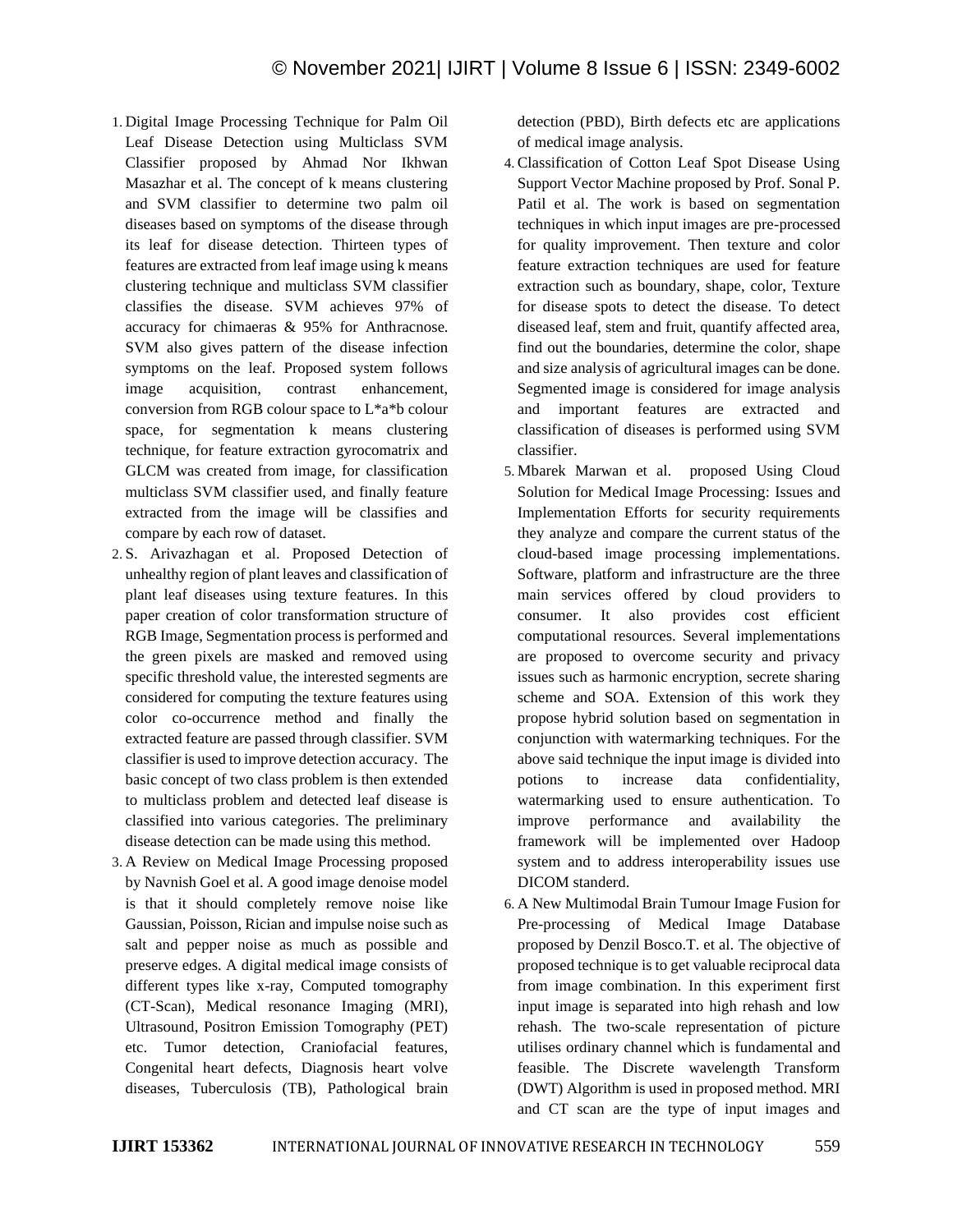Discrete Wavelet Transform (DWT) and Integrated Discrete Wavelet Transform (IDWT) are fused (Output) images.

- 7. Disease Symptoms Identification In Paddy Leaf Using Image Processing proposed by R.P. Narmadha et al. The experiment consists of image acquisition of different type such as jpeg, png, gif, bmp consider as an input. During pre-processing RGB image is converted to gray scale image. Histogram equalisation and control management performed to enhance contrast of the image. K means clustering used for segmentation. SVM, ANN, Fuzzy classification is used for the classification of features like texture; structure and geometric feature are different type of feature extraction. To establish the classification system four characteristics of lesion type, boundary colour, spot colour, and broken paddy leaf colour were tested. For determining type of lesion the ratio of height and width of the injury spot gives unique shape characteristics.
- 8. A survey of image classification methods and technology for improving classification performance proposed by D.Lu and Q. Wend et. al. various factors examine current practices, problems, and prospects of image classification and affects complex process for image classification. The tactics and methods that used for improving classification accuracy plays important role.
- 9. A survey on image classification methods proposed by Jipsa Kurian, Vkarunakaran et. al. during the image processing image classification and method for classifying image is more complex task. Number of methods is available to classify blurry and noisy images. Supervised and unsupervised classifications are two main methods for image classification. It is more complex and difficult to classify if it contains blurry and noisy content.
- 10. Content based colour image classification using SVM proposed by Saurabh Agrawal, N.K. Varma, Prateek Tamrakar and Pradip Sircar et.al. In this paper histogram of color components produced from feature extraction for color image classification purpose and support vector machine is used to improve the classification. To achieve better efficiency and insensitivity to small changes in camera view-point i.e. translation and rotation color image histograms are produced.

11. SVM based fuzzy decision tree for classification of high spatial resolution remote sensing images proposed by S.Moustakidis, G. Mallinis, N. Koutsias, John B. Theocharis. Class grouping algorithm used for determining tree structure. fuzzy decision tree is proposed in this paper. binary svm are used for the implementation of node discrimination. Some advantages such as enhanced classification accuracy, interpretable hierarchy, and low model complexity shown by FDT-SVM. In addition, effective feature selection is incorporated within the tree building process, selecting suitable feature subsets required for the node discriminations individually. It provides hierarchical image segmentation and has reasonably low computational and data storage demands.

## III. COMPARATIVE STUDY OF DATA CLASSIFICATION TECHNIQUES

## *A. Artificial Neural Network (ANN)*

Any human learning process consist of acquiring information, practicing such things, and experience, to design human like behaviour in machine we use artificial intelligence. A neural network model is similar to human nervous system. To cultivate the human like actions in machine we use artificial intelligence and neural network, so it called as artificial neural network. The neurons contain in neural network that are correlated together to convert inputs into useful output. Datasets are used to train artificial neural network. If these datasets are previously known to us then ANN is trained in a supervised manner, and it learns precisely and quickly about the pattern suppressed in dataset. Character Recognition, Fault detection, Speech detection, Product detection are applications of ANN. ANN has basically two layers such as input layer and output layer but some systems also have hidden layers. Numbers of neurons are present in every layer and they connected through weighted links.



Fig. 1 Structure of ANN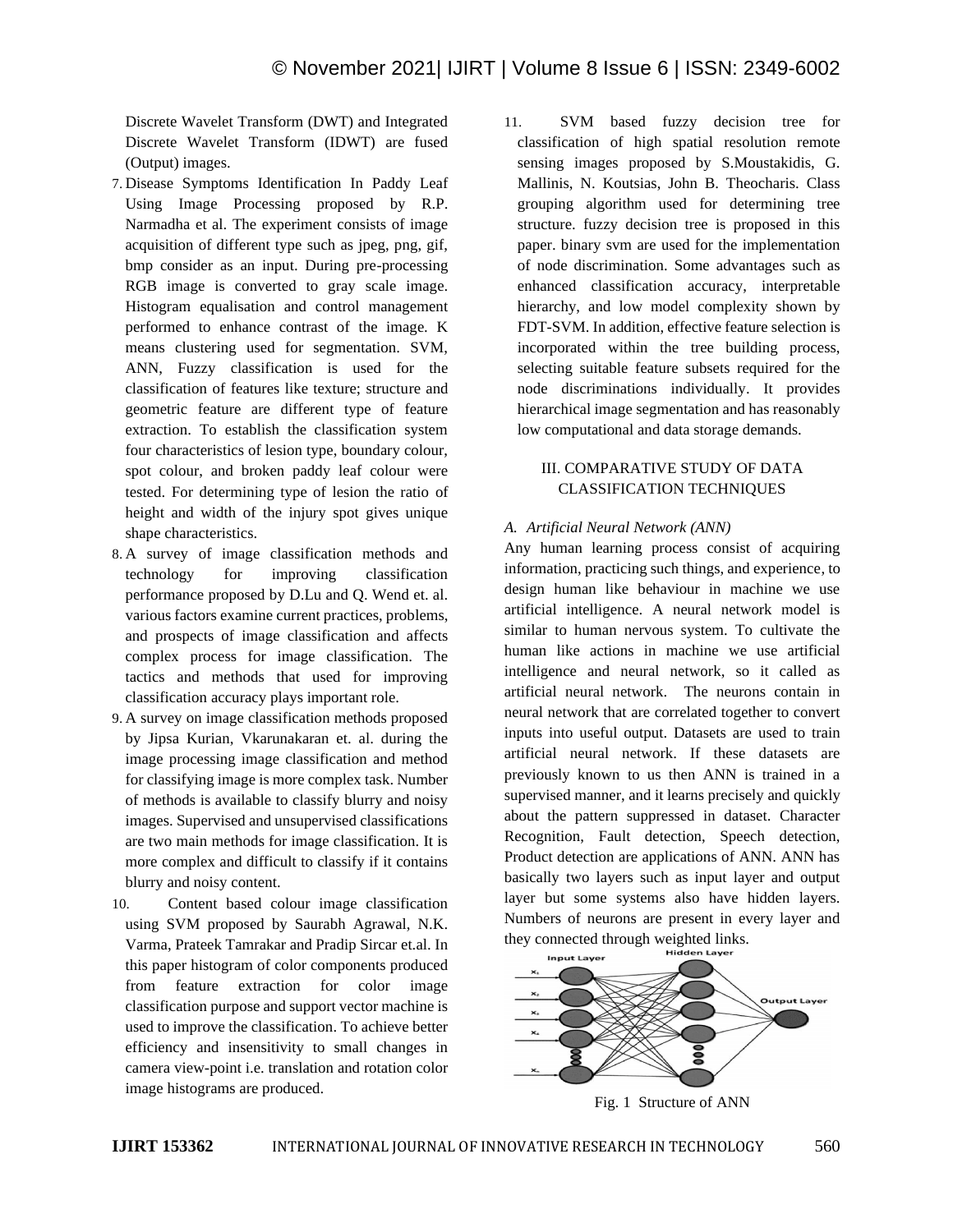## *B. Support Vector Machine (SVM)*

The Support vector machine belongs in the supervised learning category. Regression and classification carried out by using SVM.A point in n-dimensional space is used to represent every object or item in this classifier. The value of each point feature, represented by the specific coordinate. Then the objects divided into classes are segregate by finding n-dimensional plane. The diagram shows support Vectors that represent the co-ordinates of each item. The SVM algorithm is a good choice to segregates the two classes.



#### *C. k-Nearest Neighbours (KNN)*

The k-nearest neighbour algorithm is a simple, easyto-implement supervised machine learning algorithm. K-NN algorithm assumes the similarity between the new case/data and available cases and put the new case into the category that is most similar to the available categories. K-NN algorithm stores all the available data and classifies a new data point based on the similarity. This means when new data appears then it can be easily classified into a well suite category by using K- NN algorithm. K-NN algorithm can be used for Regression as well as for Classification but mostly it is used for the Classification problems. In this algorithm the task is to put newly recognized object into existing classes.

## *1) K-Nearest Neighbour Classifier:*

For working on large amount of well-informed information various data mining techniques were used. K-Nearest Neighbour (KNN) is a very efficient, effective and simplest algorithm for object classification. Process of KNN is identify the class or set for newly recognized object of their nearest neighbour. Suppose Category x and Category y, and we have a new data point p1, so this data point will lie in which of these categories. To solve this type of problem, we need a K-NN algorithm. With the help of K-NN, we can easily identify the category or class of a particular dataset. KNN is frequently used in many studies, especially when there are only few or no information about the data distribution. KNN is a nonparametric algorithm, i.e. it does not make presumptions about distribution of data used in analysis. KNN is also called as a lazy algorithm as it only uses quick training phase. KNN does not make generalization which implies that KNN maintains all training data.

## *2) Classification using KNN:*

A method for K-nearest neighbour algorithm is categorizing data based on the adjoining training examples in the feature universe. The algorithm for KNN classifier is as follows:

- 1.First the collected database is divided into a training set and testing set.
- 2.For each row in the testing set, Select the number K of the neighbours then Calculate the Euclidean distance of K number of neighbours and Take the K nearest neighbours as per the calculated Euclidean distance.
- 3.Process of calculating distance between test data set and every element in training data set can be considered as follows. The Euclidean distance between two input vectors p and q is computed as the magnitude of difference in vectors i.e. p - q, Where both the data are having "m" dimensions i.e.  $p=(p1, p2... pm)$  and  $q=(q1, q2,..., qm)$ .

The Euclidean distance between "p" and "q" is found to be:

$$
D(p,q) = |p - q|
$$
  
=  $\sqrt{(p_1 - q_1)^2 + (p_2 - q_2)^2 + \dots + (p_m - q_m)^2}$ 

- 4.Among these k neighbours, count the number of the data points in each category.
- 5.Assign the new data points to that category for which the numbers of the neighbours are maximum.

## *3) Decision Tree (DT)*

Supervised learning algorithm used by decision tree and used for classification purpose. Continuous and categorical input and output variables are the two cases for which the decision tree is applicable. In the DT algorithm the substantial discriminator in input variables is used to fragment the samples of dataset into homogeneous sets. According to their target variables decision trees are classified. Continuous Variable Decision Tree and Categorical Variable Decision Tree are the types of decision tree. Decision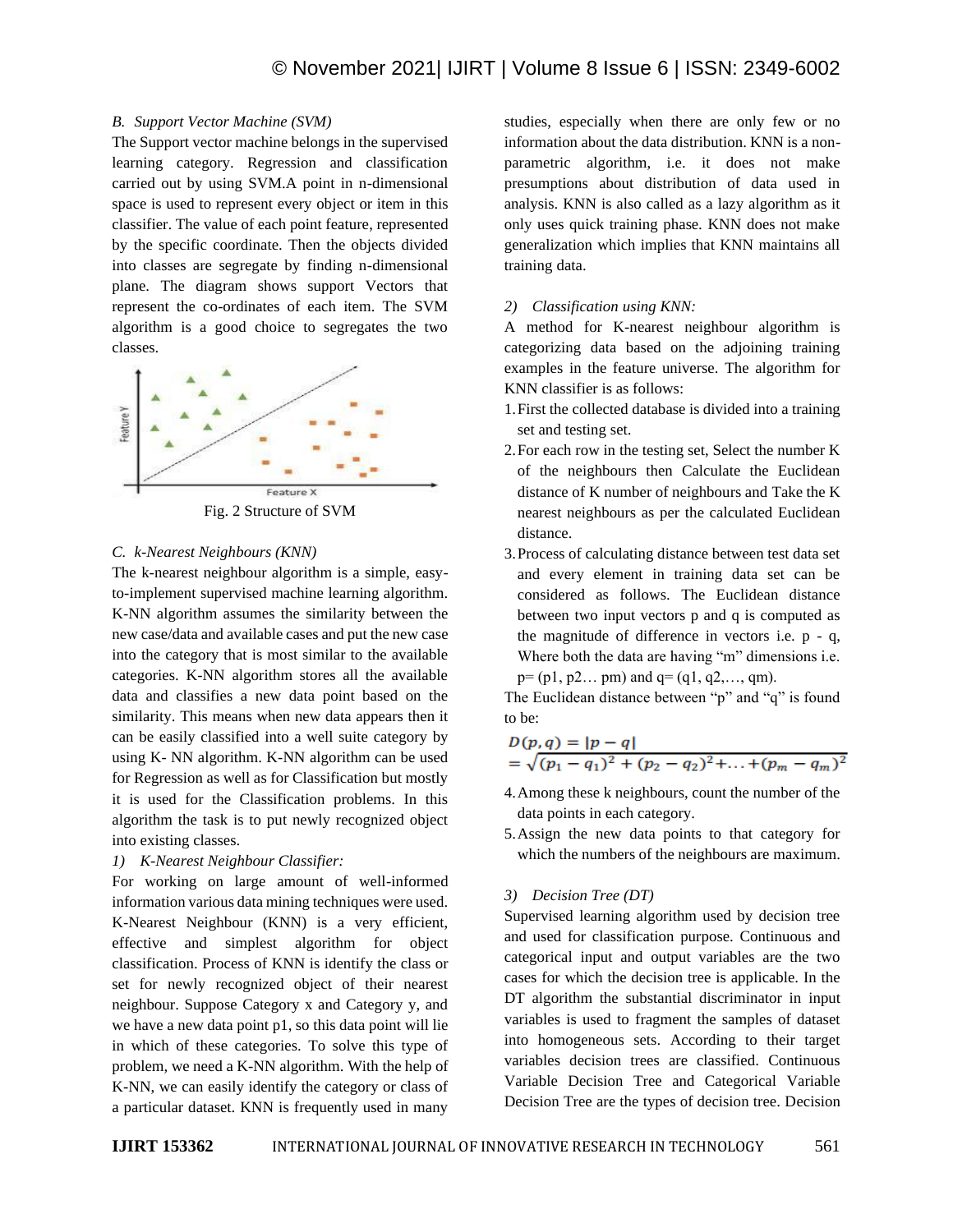trees comes with some merits as, it can be easily understandable and follows non parametric methods. Decision trees require minimum data cleaning.



# IV. THE PROPOSED PRELIMINARY DISEASE DIAGNOSIS SYSTEM

The complete methodology of our system is represented in following flowchart. The individual steps are modularized and are often autonomous and sometimes dependent on each other.



Fig.4. Methodology of system

# *A. Data Collection and Image Acquisition*

For system development collection of nail images is first and primary task. High quality data is collected through digital camera. Eight different pre-processing algorithms were used such as converting colour image to grey scale image, sharpening filter, median filter, smooth filter, binary mask, RGB extraction, histogram and sobel operator. For converting into gray scale image RGB values of input images were extracted. To sharpen the details of the infected region Sharpening filter is applied to the gray scale image. To remove the noise from the image Median filter is used after sharpening filter. In the next step smoothing filter which replaces each pixel with the mean values of its

neighbours, including itself. Mean filter produces binary images and colour distribution of binary images shown by histogram. To extract average colour code of the infected area from the binary image YCbCr were used. To detect edge of the infected area of binary image Sobel operator were applied.

# *B. Pre-processing*

The image data is improved in the second step of preprocessing and by transforming input colour image to colour space which have intensity component the contrast enhancement is done.

# *C. Clustering and Detection of Region of Interest*

After pre-processing, a threshold was applied and kmeans clustering was performed on the colour gradient. Then morphological closing was performed on the clusters to obtain the binary mask and by applying the mask we segmented the diseased part from the nail input image. All the consequent steps are illustrated below.



Fig.4. Clustering and Detection of Region of Interest

## *D. Feature Extraction*

Automated Visual feature extraction: The feature collections that were extracted from the images of the ROI and healthy nails are the following:

- Mean and Standard Deviations of Colours of 3 Colour Channels (R, G and B) of ROI
- Mean and Standard Deviations of Colours of 3 Colour Channels (R, G and B) of healthy nails
- Distribution (scattering of the ROI-s)
- Area (in mm2)
- Energy, Entropy, Contrast and Homogeneity from GLCM in each colour channel.

At this point, we have separated the healthy nail images and the individual ROI-s in structures that contain the images of the RGB components. From the RGB components, we have computed the mean,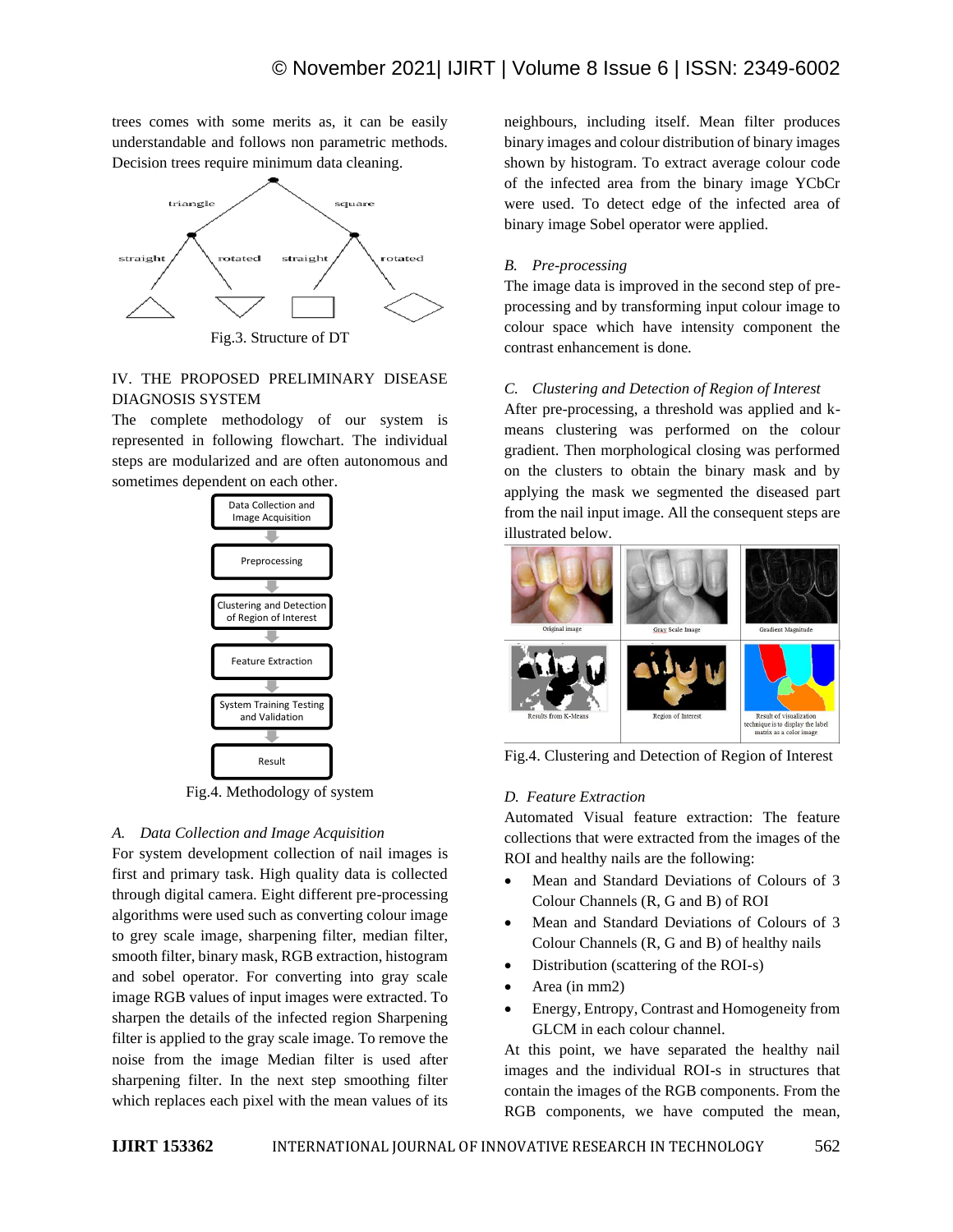variance (standard deviation) of the channels individually. Energy, entropy, contrast and homogeneity were computed from the regions by computing the gray level co-occurrence matrices (GLCM) in each channel. The separation of ROI and healthy skin was done using masks. Thus we can see how the healthy and normal nail images were separated to extract colours from them.

## *E. System Training Testing and Validation*

We have used feed-forward back-propagation neural network training to perform this step. We validated and tested our system using the tenfold cross validation process. The virtue of using a cross validation technique was that there were no overlapping of the test data and training data, making the system testing results viable and dependable.

# *F. Result*

This step gives us the name of preliminary disease from nail images.

# V. CONCLUSION

This paper tries to study different image classification techniques and merits and demerits of the techniques. Most common approaches for image classification can be categories as supervised and unsupervised, or parametric and nonparametric or object-oriented. Very popular classifier in the field of image processing such as ANN, SVM, KNN and DT explains in this paper. So, in this paper gives a theoretical knowledge of enlisted classifiers.

# VI.ACKNOWLEDGMENT

The authors would like to express their deep gratitude towards the Department of Animation Science, YCIS, Satara, Maharashtra and MATS School of IT, MATS University, Raipur for their support and encouragement during this work.

## REFERENCES

[1] Ahmad Nor Ikhwan Masazhar, Mahanijah Md Kamal, "Digital Image Processing Technique for Palm Oil Leaf Disease Detection using Multiclass SVM Classifier", Proc. of the 4th IEEE International Conference on Smart

Instrumentation, Measurement and Applications (ICSIMA), Putrajaya, Malaysia, 28-30 November 2017

- [2] S. Arivazhagan, R. Newlin Shebiah\*, S. Ananthi, S. Vishnu Varthini," Detection of unhealthy region of plant leaves and classification of plant leaf diseases using texture features", Agric Eng Int: CIGR Journal, Vol. 15, No.1, Pp – 211-217, March 2013.
- [3] NAVNISH GOel, DR. AKHILENDRA Yadav, DR. BRIJ MOHAN Singh, "Medical Image Processing: A Review", Innovative Applications of Computational Intelligence on Power, Energy and Controls with their Impact on Humanity (CIPECH-16), 978-1-4673-9080-4/16/\$31.00 ©2016 IEEE, Pp – 58-62, 2016.
- [4] Prof. Sonal P. Patil, Ms. Rupali S.Zambre, "Classification of Cotton Leaf Spot Disease Using Support Vector Machine", Int. Journal of Engineering Research an Applications, Vol. 4, Issue 5( Version 1), Pp – 92-97, ISSN : 2248- 9622, May 2014.
- [5] Mbarek Marwan, Ali Kartit and Hassan Ouahmane, "Using Cloud Solution for Medical Image Processing: Issues and Implementation Efforts".
- [6] Denzil Bosco.T, Lakshmi Narayanan.A and Veeramuthu A, "A New Multimodal Brain Tumour Image Fusion for Pre-processing of Medical Image Database", International Conference on Communication and Signal Processing, 978-1-5090-3800-8/17/\$31.00 ©2017 IEEE, Pp – 1724-1728, April 6-8, 2017.
- [7] R.P. Narmadha, G.Arulvadivu, "Disease Symptoms Identification In Paddy Leaf Using Image Processing", Advances in Computational Sciences and Technology, Volume 10, pp. 2213- 2223, ISSN 0973-6107, 8 November 2017.
- [8] D.Lu and Q. Wend, "A survey of image classification methods and technology for improving classification performance", Department of Geography, Geology, and Anthropology, Indiana State University, USA, IJRS, Vol.28, No.5, 10 March 2007.
- [9] Jipsa Kurian, V. Karunakaran, "A survey on image classification methods", Department of Computer Science, Karunya University, Coimbatore, India, IJARECE, Volume 1, Issue.4, Oct 2012.